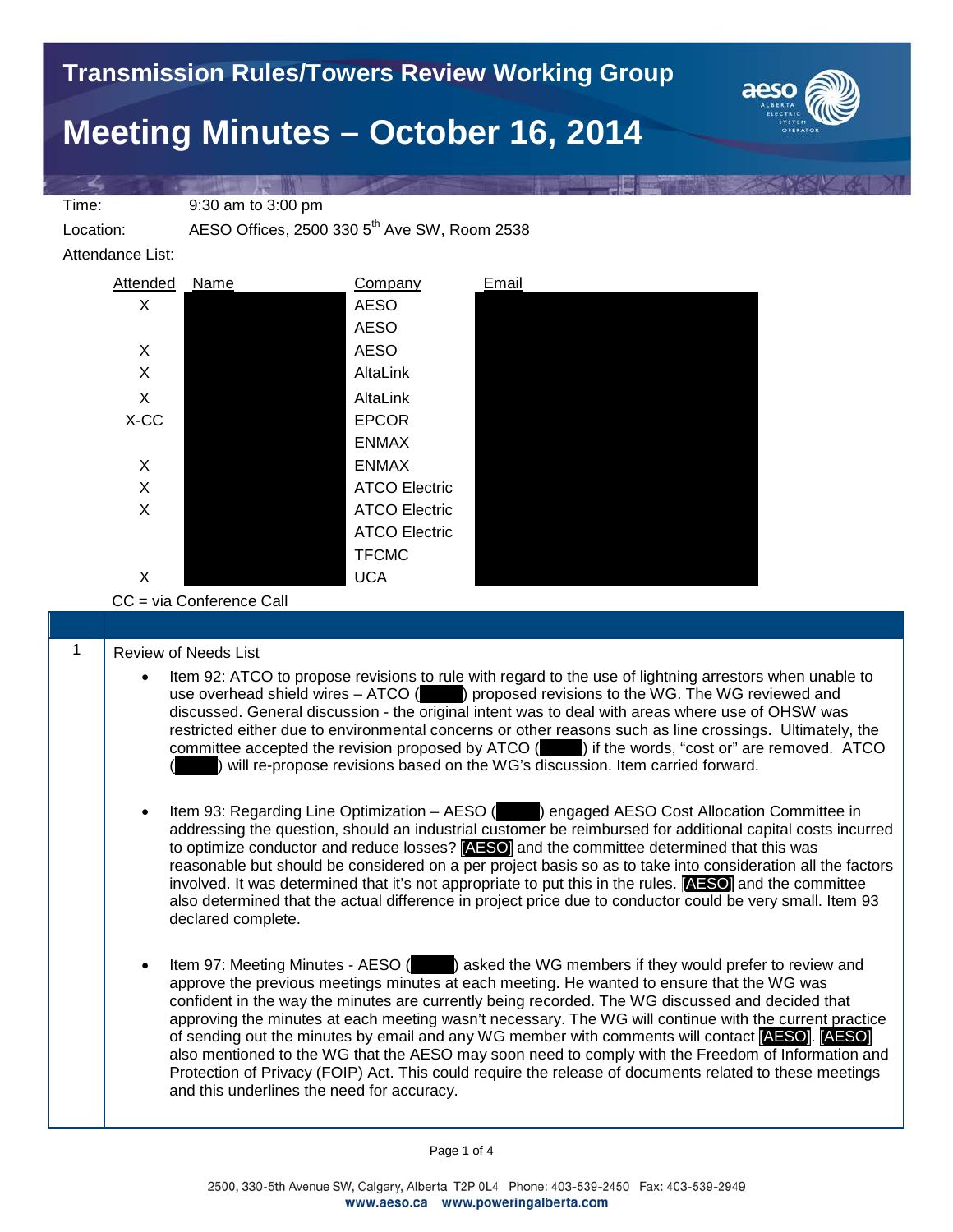• Item 99: Galloping Outages –AltaLink (\_\_\_\_\_) circulated a map to the WG members containing the data AltaLink has collected on where galloping is occurring in their territories in Alberta. The AltaLink map has data from the year 2000. The map showed that galloping is more widely dispersed across Alberta than<br>was initially thought. AESO (see ) observed this finding was consistent with the draft galloping report ) observed this finding was consistent with the draft galloping report currently with the committee for final review.

AltaLink () noted that provision of galloping clearances on support structures reduces outages but does not mitigate the wear and tear on hardware and support structures which results from galloping. He also advised the WG that AltaLink is currently investigating different technology that may prevent or reduce galloping. Some discussion regarding sharing of the results; what would it take? Speculation that direction from the AESO to undertake the work might be sufficient.

**ACTION:** AESO ( $\blacksquare$ ) will a draft scope of work for a direction to AltaLink to investigate galloping mitigation methods. The WG can review the scope at the next meeting.

• Item 103: Review the wording in existing right of way standards- The WG engaged in further discussion regarding the right of way width requirements of clause 19(1) and 19(2). ATCO  $($   $)$  expressed some concern with the exemption of lines on road allowance since it does not prevent landowners from constructing grain bins adjacent and does not provide access for maintenance. AltaLink (\_\_\_\_\_) noted that AltaLink uses alternate approaches and maintenance agreements. No consensus on removing the exemption in clause 19(2). The WG agreed to incorporate wording proposed by EPCOR ( previously. Item carried forward in item 108. For clarity, Item 103 declared complete.

**ACTION:** AESO ( $\blacksquare$ ) will update the rules with Wilf's suggestions for next meeting.

- Item 105: S2 Loading cost comparison draft report AESO (\_\_\_\_\_) has received comments from WG members and will be incorporating the comments into the draft report. The delivery date is scheduled for Monday, Oct 20<sup>th</sup>, and will include all scope additions. The WG can then do a final review. Item carried forward.
- Item 108: Propose new language in the ID regarding full swing Item discussed in item 103. Item 108 carried forward.
- Item 109: Change Order for S2 The change order was signed. Item declared complete.
- Item 110: Report S2 Addition of single pole and discussion on sequence of failure AESO  $($ incorporating the change in the report. The WG engaged in further discussion. [AESO] will update the report based on the WG's discussion. Item 110 relates to Item 105. For clarity, item 110 declared complete.

**ACTION:** AESO (  $\blacksquare$  ) will update loading report with recommendation concerning sequence of failure applications to direct embedded structures.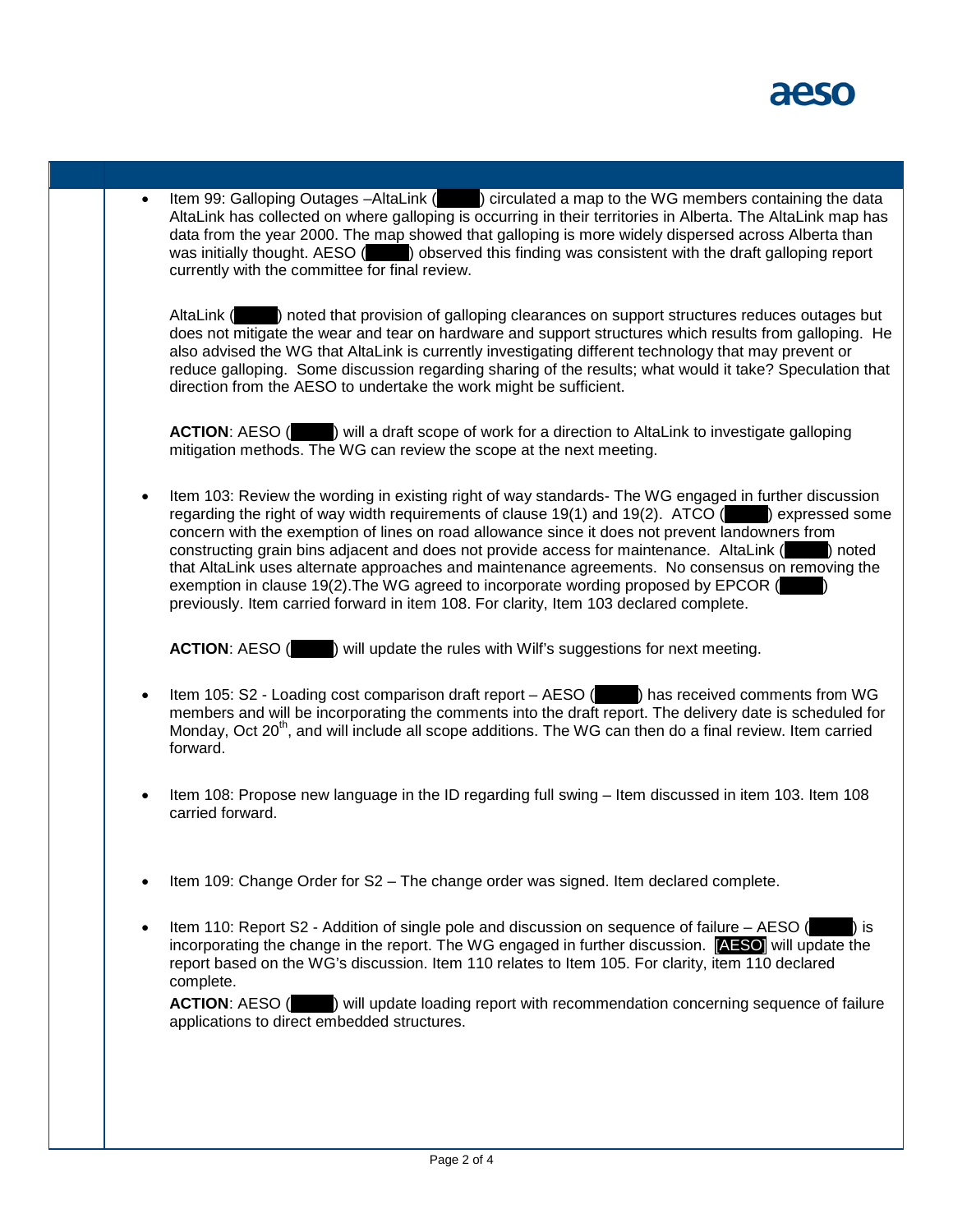

current revisions redlined (except **ATCO)** and **[UCA**]'s recent proposals). The WG requested that **[AESO]** send out a clean copy with no red line (all changed accepted) as well. ACTION: **[AESO]** will send out a copy incorporating **[ATCO]** and **[UCA]**'s revisions as well as a clean copy. Item 111 declared complete. • Item 112: S1 – Galloping Draft Report - AESO (\_\_\_\_\_) posted the final report on the FTP site and hasn't received any further comments. Further discussion of the air gap analysis; [AESO] requested the Facility Owners to carefully review Appendix C, Air gap, to determine if the assumptions are valid for their system operation. ATCO ( $\qquad$ ) commented that they would typically use reduced clearances from those computed in Appendix C. UCA (\_\_\_\_\_) proposed that a phase to phase clearance for design purposes is needed as this same question reoccurs frequently. Further discussion – should a table be included in the Information Document? Unresolved; carried forward to next meeting.  $UCA$  ( $\Box$ ) shared with the WG his brief analysis of the cost savings that could be gained incorporating reduced clearances if the galloping requirements of the 502.2 technical requirements are removed. These cost savings were projected to be minimal. **ACTION**: [AESO] will send a copy of the analysis to the WG. **ACTION**: ATCO, AltaLink, Enmax will review phase to phase air gaps with their organizations and bring comments to next meeting. Item 113: S3 - 240 kV Conductor Sizing Draft Report – AESO () hasn't done any further work on the study. Item carried forward. • Item 114: S4 - Optimized Conductor, Phase 1 - This item is dependent on completion of item 113 and therefore is carried forward. • Item 116: Review the Scope for the S3 – 240 kV Conductor Sizing Report - Item carried forward. [AESO] and [AESO] to meet to discuss shortly. Item 117: Summary on the 5 Selected Projects for the S3 Report – AESO (empty) hasn't yet sent this information to the WG. The WG requested a total list of projects. The total list of projects is listed on the AESO website. **[AESO]** will send the information on the 5 projects chosen for the report and send to [AESO] within the day, who will forward to the WG. Item carried forward. 2 Review of UCA (2008)'s revisions AESO (edge) distributed UCA's proposed revisions to the WG for their review. UCA (edge) gave a background to the WG. With the evidence presented at ATCO's recent hearings it appears there is a better opportunity to document the discussions which occur at the early (planning) stages of a project. What opportunities for cost savings are investigated? What project parameters are challenged for opportunities to save cost? Documentation of this work was not produced to the satisfaction of some. Accordingly, he tabled a proposal for expansion to clause 12(1)(d) of the Requirements providing for a clearer description of the minimum requirements for the optimization study for discussion. There was extensive discussion including: o A concern for the wide inclusiveness to be addressed in the optimization study.

Item 111: Clean Copy of the Rules and ID – AESO (see ) has sent out the rules and ID with the most

 $\circ$  General support for this initiative, but a concern for the perceived workload this would generate